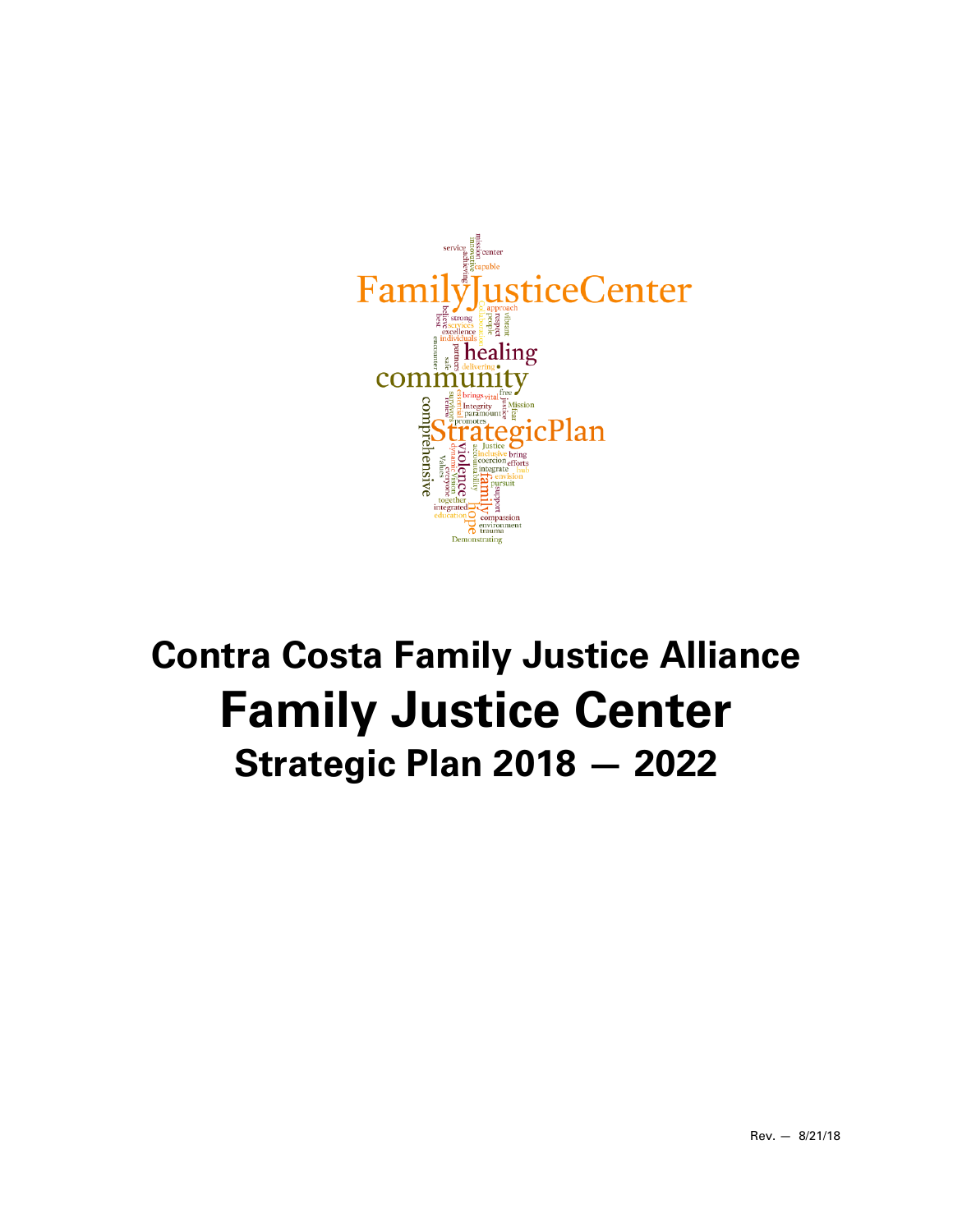

#### **Family Justice Center (Family Justice, or the Center)**

conducted its strategic planning process in 2016-2017 to set a five-year direction for program and organizational development. The process included internal planning sessions with the Staff and Board of Directors; discussions with Family Justice partners, network members, and other community organizations; a focus group with community members involved in the community fellowship program; and interviews with community stakeholders, funders, and family justice centers and violence prevention programs in the Bay Area and Sacramento.

The plan reflects the development and progress of the Center in its emerging role within the ecosystem of violence and abuse prevention organizations and agencies in Contra Costa County. Key to this next five-year arc will be Family Justice's position as a hub organization fostering collaboration, partnership, and collective impact in the wide-ranging and diverse multi-sector approach to family and intimate partner violence assistance, intervention, and prevention. Over the next five years, the Center's driving focus will be on creating a stronger ecosystem of public agencies, organizations, community group, and community members committed to reducing and preventing family violence, and promoting systems change.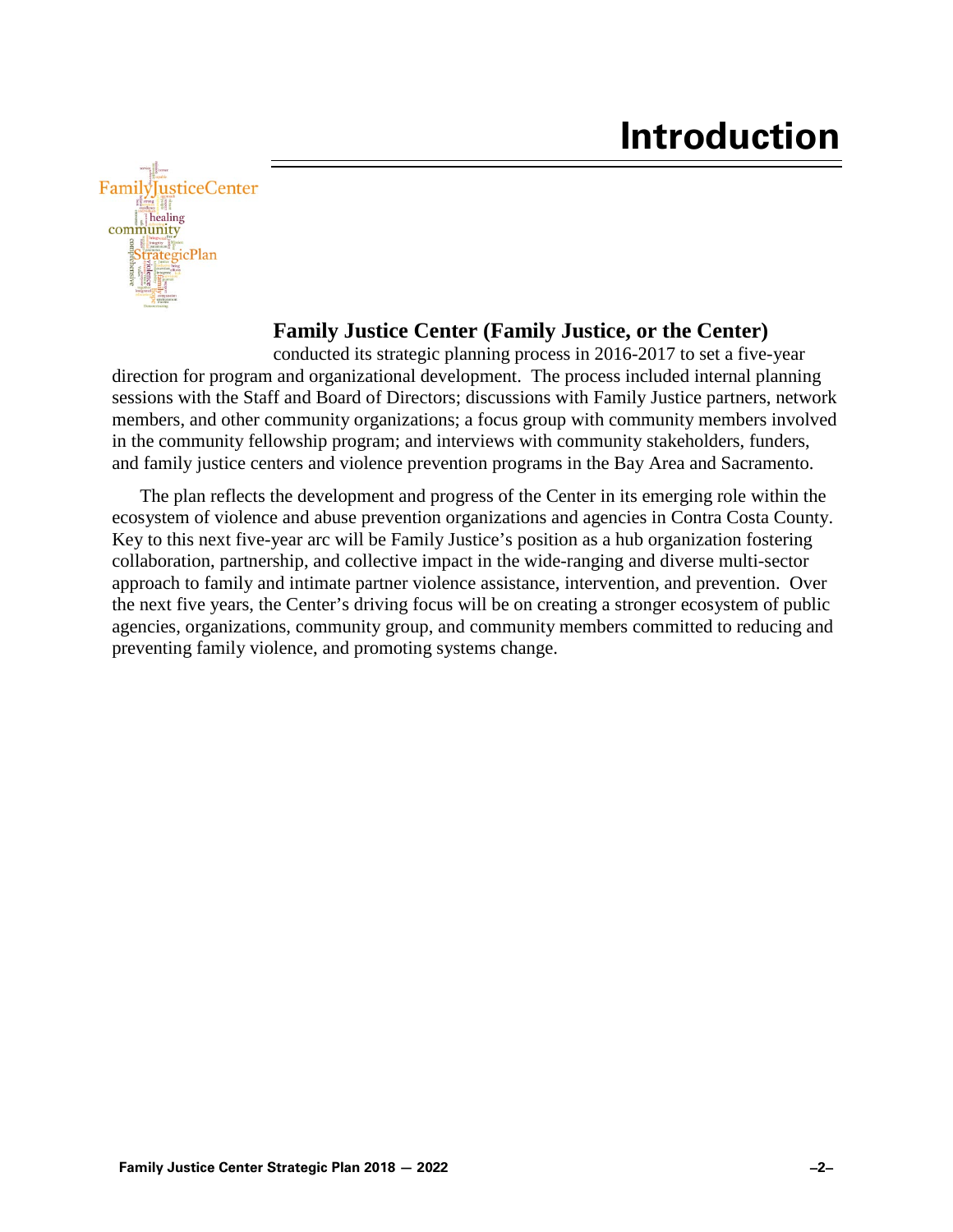## **Strategic Questions**



**The following are strategic questions** that helped ground the assessment processes and discussions during the strategic planning

process. These questions also framed the development of the Family Justice Strategic Planning Goals.

- 1. What is the unique role played by the Center?
- 2. What is the ultimate change and impact the Center can bring about for the violence prevention field in Contra Costa County, the Bay Area, and beyond?
- 3. How will the Center strengthen the ecosystems of providers, agencies, and community organizations serving violence survivors and their families?
- 4. What is the role of the Center in filling gaps in programs and services?
- 5. How will the Center measure success and impact?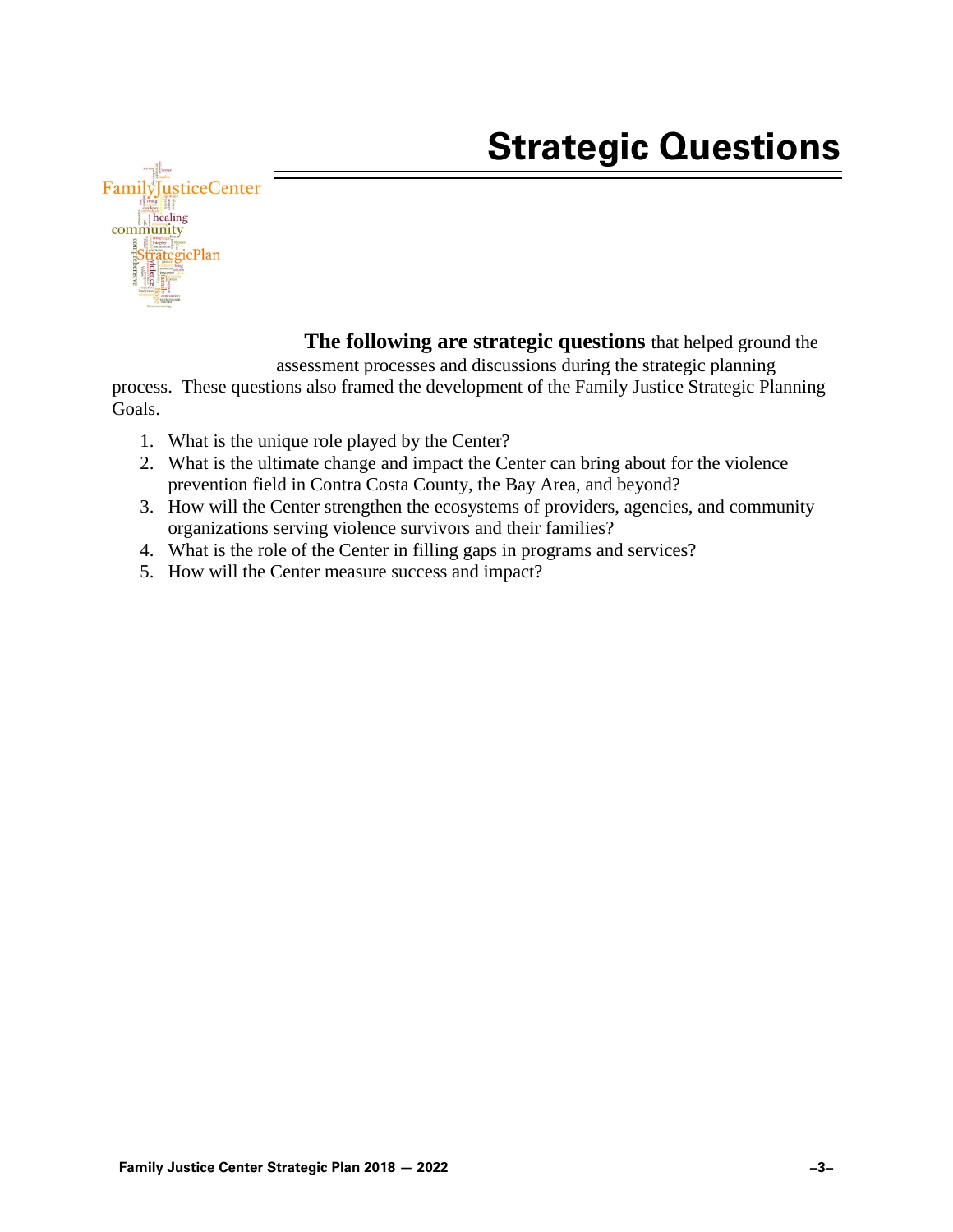

#### **Each strategic planning process** is built from review of

organizational mission, and the four elemental questions that are the cornerstone of every organization:

- **Why** do we do what we do (purpose and fundamental change)?
- **Who** do we do it on behalf of (stakeholders)?
- **What** do we do (strategies)? and
- ◆ **How** to do it (values and principles)?

The Center has established the following organizational foundations for its strategic plan:

**Mission**: Our mission is to bring together our community to support the healing of family violence survivors, and to integrate capable partners with a comprehensive service approach to renew individuals and our community from the trauma of interpersonal violence: domestic violence, sexual assault, child abuse, elder abuse, and human trafficking.

**Vision**: We envision a vibrant community free from coercion and fear. In achieving that, our center is a community hub for education, comprehensive and integrated services in the pursuit of justice, hope, health, and healing.

#### **Primary Stakeholders:**

The Center consists of a robust set of public and private stakeholders including core public agencies like law enforcement, health, and community services.

**Values**: We believe:

- Demonstrating respect and compassion brings out the best in everyone we encounter.
- A safe, dynamic, inclusive and innovative environment promotes hope and healing.
- $\bullet$  Integrity is paramount in all our efforts.
- Justice and accountability are vital to a strong community.
- Collaboration is essential to delivering excellence to people.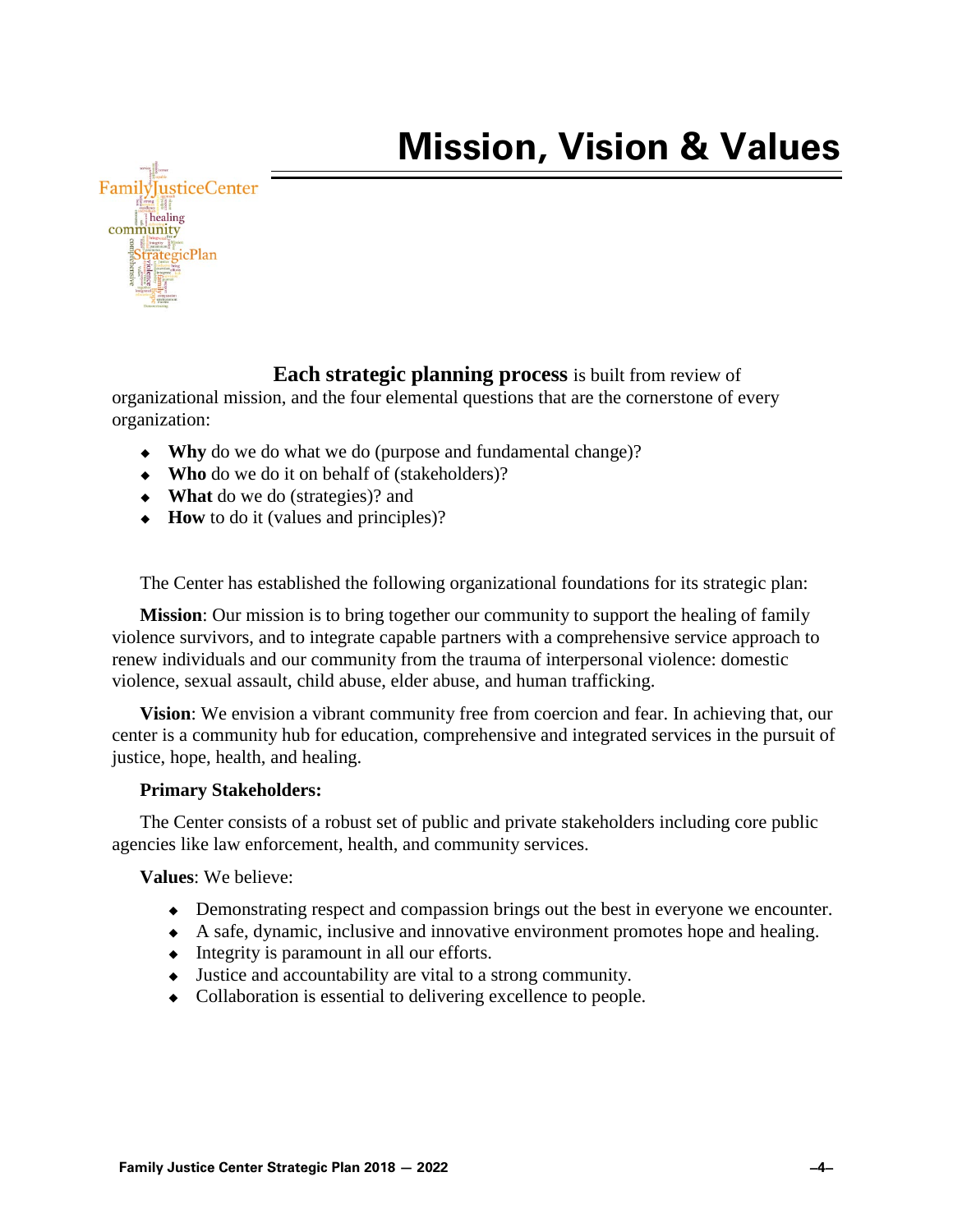

**Through Staff and Board discussions**, focus groups, and stakeholder interviews, the Center identified key external issues and trends that will influence its work over the next five years. These issues and trends can shape the Center direction over the next five years, either by advancing its mission, or impending its progress.

#### **General Opportunities — Events, issues, and trends that could help move the work of the Center forward over the next 5 years.**

- **Changing in health care systems and policies**, particularly regarding whole person care and violence prevention programs, can increase client and community awareness of IPV services and resources, and create additional supportive services.
- **Increased research toward developing a more family-centered service model** for violence prevention can provide support and momentum for new strategies that serve the whole family, including children, and those responsible for harm in the family.
- **Public awareness, community education, and broader public support** can result from increased community dialogue, shifts in attitudes and culture around IPV and other violence issues, and linkages between the IPV issue and other violence and social issues and problems faced by clients and families.
- **New funding and sustainability opportunities** that can help support long-term work on IPV and violence prevention.
- Increased attention on **building the long-term capacity of community organizations and public agencies** can also help ensure a more stable future for community organizations, agencies, and providers serving clients and families affected by IPV.

#### **General Threats — Events, issues, and trends that could block the work of the Center over the next 5 years.**

- The **reactionary national/global political environment** of the last year may usher in unfavorable political conditions that influence and reverse local policies, community attitudes, culture, and government commitment to reducing and preventing IPV.
- **Changes in health care systems and programs**, particularly from the national level, may drastically hinder violence reduction and prevention efforts.
- **Reductions in public funding and stretched community resources** can cause public agencies, organizations, and providers to cut-back on services, and focus instead on the other priority social and economic issues affecting the lives of survivors and their families.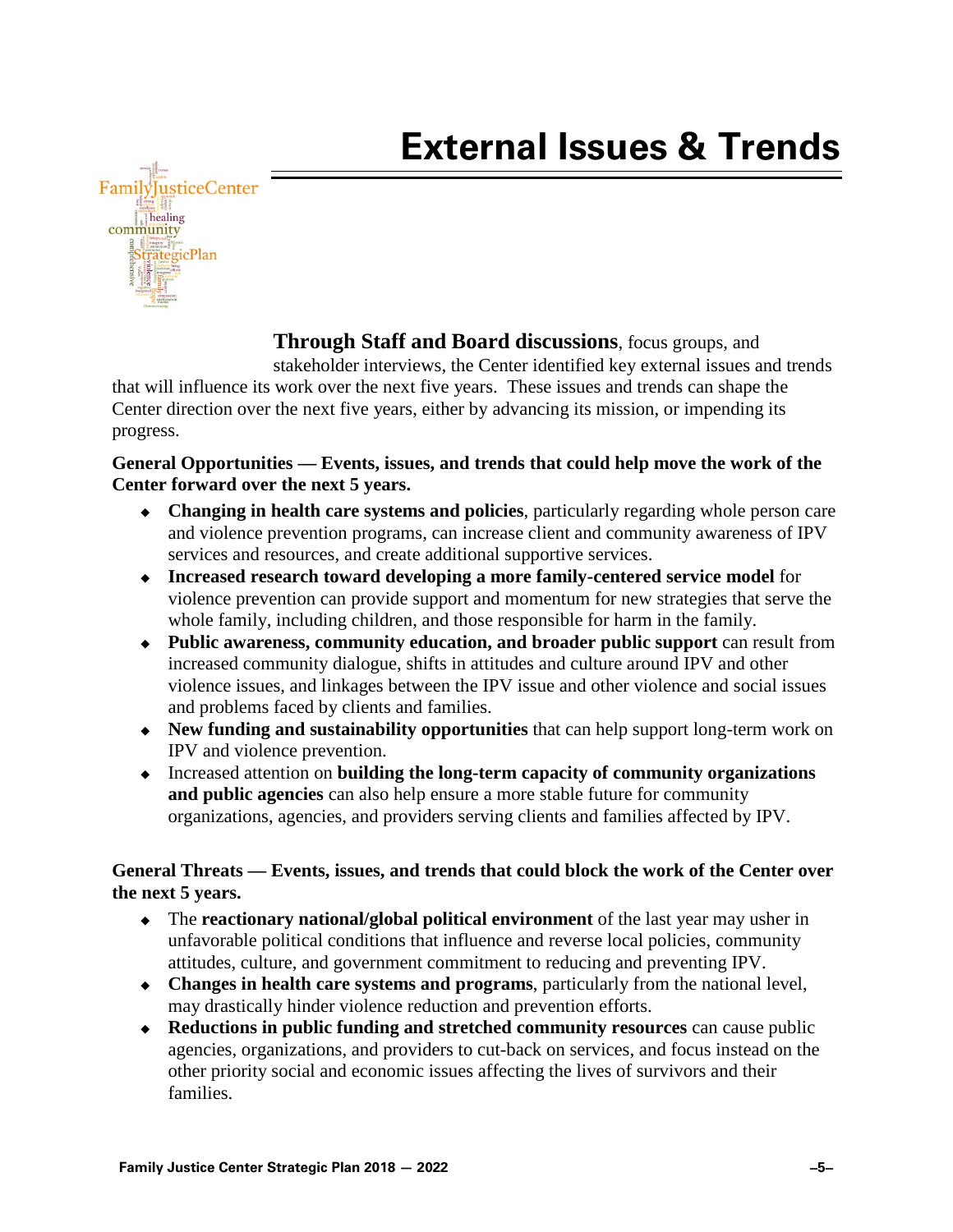- **Changing demographics** including an increase in the senior and immigrant populations in the County.
- **Funding and sustainability issues** for IPV community resources can drastically reduce both the expanse of services and programs as well as their effectiveness.
- **Challenges to strengthening relationships between allies and partners** community organizations, victims' advocates, government agencies, and law enforcement, can dim the future of partnerships and collaboration.

#### **Issues and Trends Specifically Affecting Agencies and Providers.**

In addition to the general trends cited above, internal and external stakeholders identified issues and trends for agencies and providers assisting IPV clients, and the benefits and challenges of multisystem collaboration that is so critical to effective intervention and prevention.

**Increasing agency and provider capacity.** The Family Justice Center has focused its last five years on creating a more effective system of agencies, providers, and community organizations to serve the needs of clients and families facing IPV and other forms of personal violence. Critical to this work are the strength, capacity, and resources of these partners, and their ability and willingness to work together to better serve clients and their communities.

Family Justice partners and providers identified these assets that are needed over the next 5 years to remain effective and sustainable:

- More training, capacity-building programs, and resources to more effectively service clients and their families.
- Strategies for expanding services across the county while also managing limited organizational resources: accessing additional service sites, and outreach to harder-toreach communities (e.g., barriers created by language, culture, immigrant status, and other diversity/equity issues).
- Developing IPV service models with a more holistic family approach; stressing long-term support and alternatives in addition to short-term services and interventions; and developing alternatives in addition to law enforcement/prosecutorial models.
- Strengthening community education and information directing clients to available services and programs, and alternatives for increasing their personal safety long-term.

**Centrality of agency/provider cooperation and collaboration, and developing an effective community collaborative.** Family Justice's creation of a dedicated "one-stop" center for comprehensive, effective, and accessible IPV services and programs is the foundation for reducing barriers experienced by clients seeking assistance, and coordinating services and referrals. In addition to co-locating client services and resources, the Center is committed to greater cooperation, partnership and collaboration toward transforming one-stop centers into more collaborative services.

 Family Justice providers and agencies identified the benefits of increasing joint work and cooperation among service partners. These included greater organization to organization communication, more effective referrals, coordinated orientation and case-management, and joint training and capacity-building. As a result, providers have created stronger relationships between organizations and across service systems.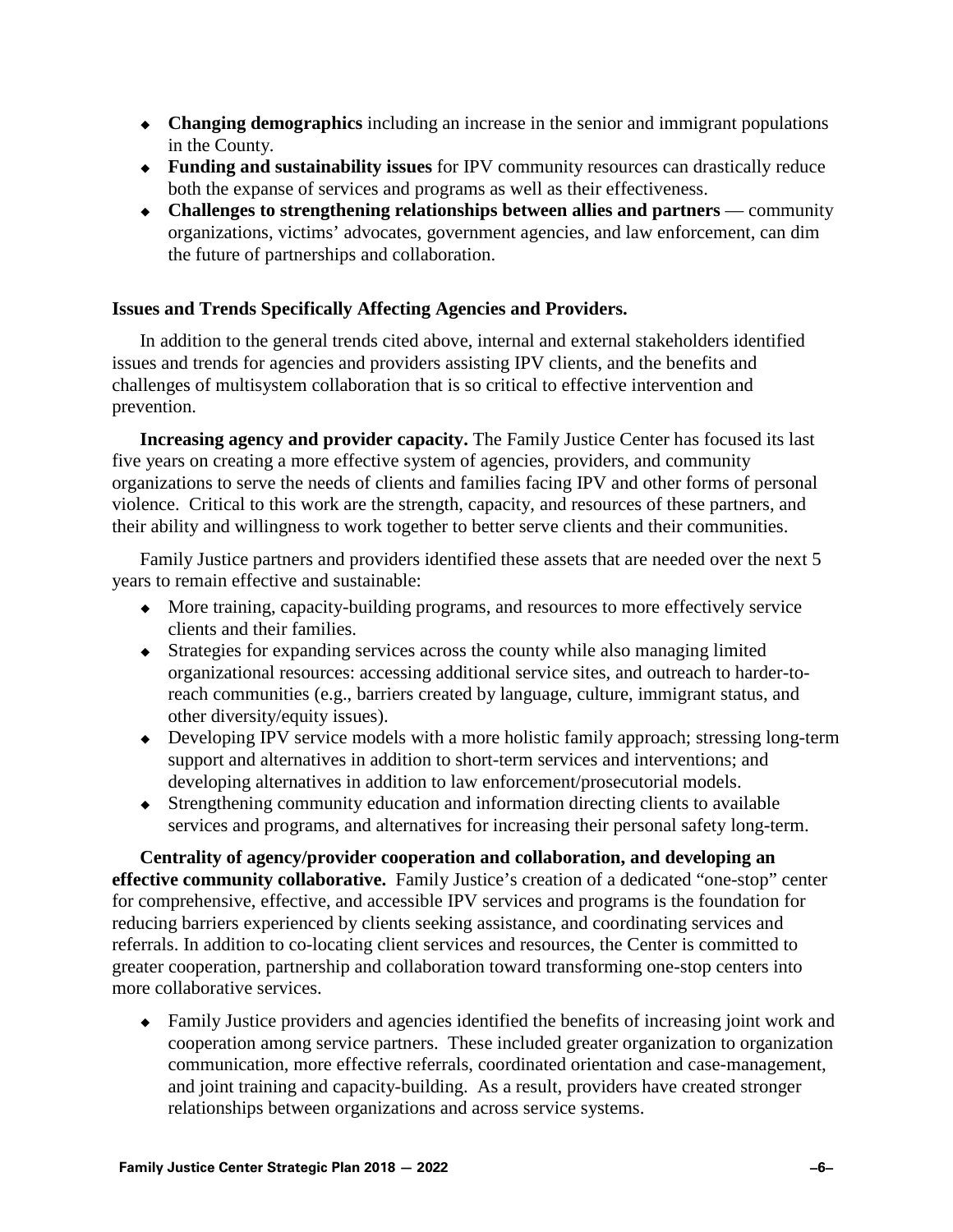- Despite the immediate benefits of intergroup coordination and cooperation, there are challenges to building collaboration among a diverse group of providers and systems: institutional, organizational, and sometimes legal/privacy barriers systems cooperation on referral, coordinated case management; difficulties linking community services with public agencies and law enforcement processes.
- For collaboration to take hold, Family Justice will have to create systems and infrastructure to enhance the collaborative strategies: shared vision and values; stronger inter group communication; improved access for harder-to-reach communities; and services coordination processes: data-sharing, shared case management, language/interpreter support.
- To develop an effective IPV services collaborative, Family Justice will need to instill among its network of agencies and providers a shared vision for support a more holistic, family-centered approach, and a stronger culture of collaboration: stronger organizational relationships and trust, open dialogue and communication, and greater transparency and accountability.
- Family Justice should foster client and community empowerment that will eventually build their involvement in preventing interpersonal violence.

**Importance of systems change, policy development, and advocacy to reducing and preventing IPV.** Family Justice stakeholders underscored the importance of creating a systems change orientation for an IPV collaborative to be effective. This puts client assistance and violence prevention in the context of policy development and improvement in systems for victim services and prevention.

- The Center should expand its focus from interpersonal violence services and crisis support to systems change and prevention. Collaboration among agencies, providers, and community organizations is a foundational first step in systems change. Clients are more effectively served, access to services is improved, and programs become more coordinated and efficient.
- Systems change includes shifting from solely supporting prosecution/victim-offender models to developing community empowerment and a holistic, family-centered approach that focuses on strengthening the entire family. This shift will require further dialogue and relationship-building with public agencies and law enforcement.
- Systems change includes engaging and empowering clients and community organizations in educating the community, and changing broader community's awareness, attitudes and culture around interpersonal violence.
- Advocacy work should include promoting a values-based legislation and policy, that is, advancing and advocating for legislative and executive policies that further support family-centered focus to violence reduction and prevention; organizing Family Justice network members and other community organizations around issues; developing community capacity in policy development and community organizing, and increasing client and community engagement in violence prevention issues. This could also include linking IPV issues within the context of other movements and areas of work affecting this same universe of clients and families served by the Center.
- Within this large scope of advocacy work, The Center should prioritize advocacy areas within its capacity and resources, and partner with other organizations with advocacy experience and capacity.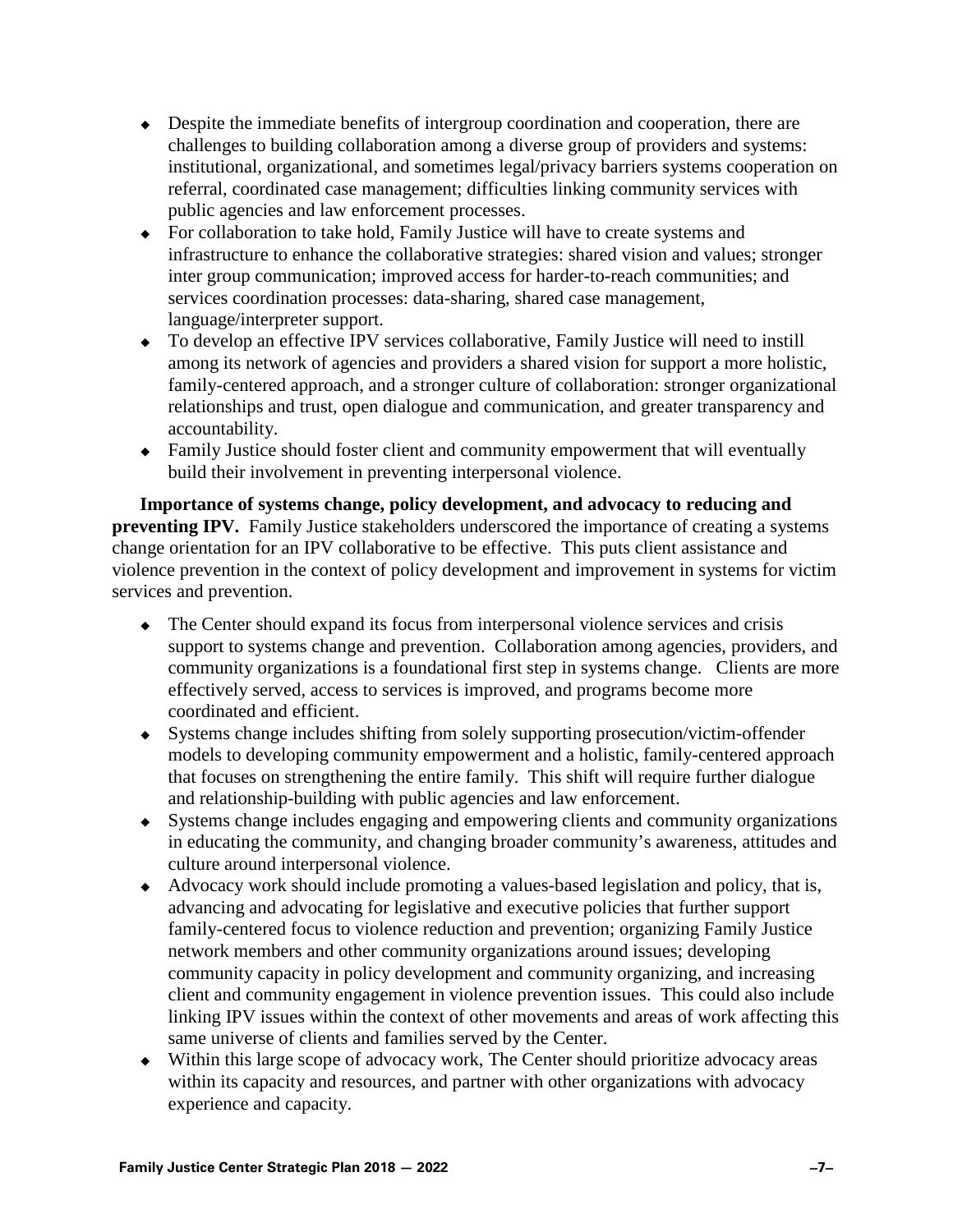The Center and the Contra Costa Alliance to End Abuse will need to clarify their respective roles in the County policy and systems change: coordination of work, structure, sustainability, and leadership.



## **Internal Capacity**

**Over the past five years, Family Justice** has developed from a one-stop center for convening relevant client services under one roof into a vehicle for coordination and collaboration — a hub organization of providers and agencies that in the future can be aligned under shared vision and values, jointly plan for the future needs of clients and their families, and develop a collaborative infrastructure for program coordination, informationsharing and communication, and data-sharing and needs assessment.

Along this path of development, Family Justice assessed its current capacities and status as a baseline for projecting its future needs as a hub.

#### **Family Justice: Current Accomplishments & Strengths.**

- The Center has developed greater clarity in its mission and role in the violence reduction and prevention, and developed programs, structure, governance, and funding to effectuate this role.
- $\bullet$  It has strengthened its relationships and partnerships among organizations and agencies serving the survivor community, and the community at-large. This has resulted in coordination of services and programs, joint program work and training, and creation of coordinating structures among providers and agencies serving victims and family experiencing intimate partner violence.
- The Center has developed effective programs focusing on client and family empowerment and longer-term safety and security. Its array of services and programs have helped instill clients with greater self-esteem, resilience, and commitment to improve their communities.
- $\bullet$  It has increased its presence and recognition in the community through outreach, public awareness, and community education.
- The Center has increased its role in advocacy for policy and systems change.
- The Center has taken leadership in coordinating efforts of the regions Family Justice Centers.
- The Center has positioned itself to be able to fill in the big picture of effective suites of services by combining systemwide data sets and data collected at the Center.

#### **Family Justice: Current Areas For Improvement.**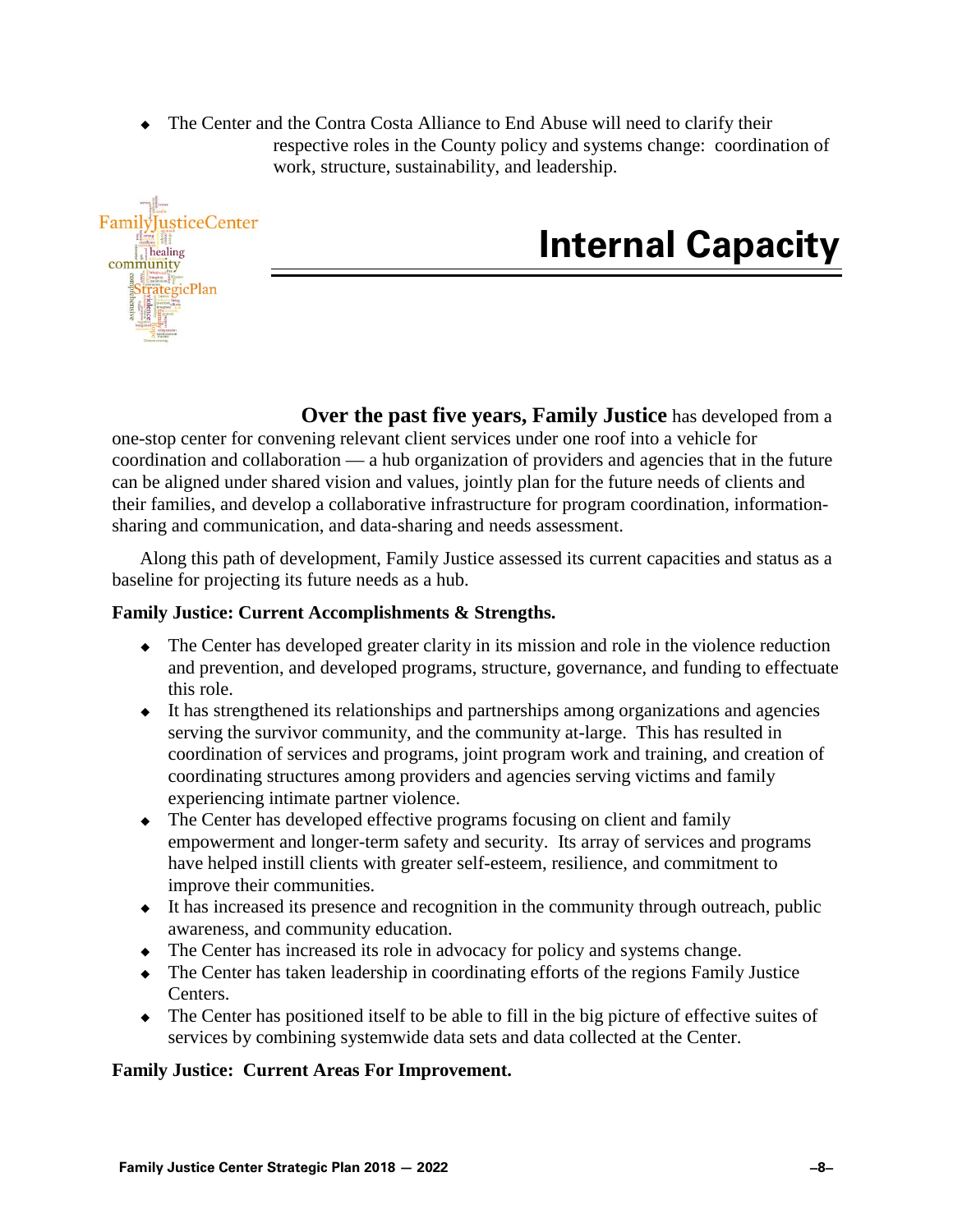- The Center should expand its capacity in evaluating program effectiveness and measuring impact.
- It should continue to develop deeper collaboration among providers and agencies to ensure communication, referrals, and data-sharing.
- The Center should further strengthen its public awareness and outreach work to strengthen community awareness and prevention of intimate partner violence and its impact of clients and their families.
- It should continue to strengthen internal infrastructure, and the use of Center facilities as a site for community-building activities.
- The Center should develop a more family-centered model, addressing the holistic needs of the entire family.
- It should continue to build a more sustainable and financially stable organization.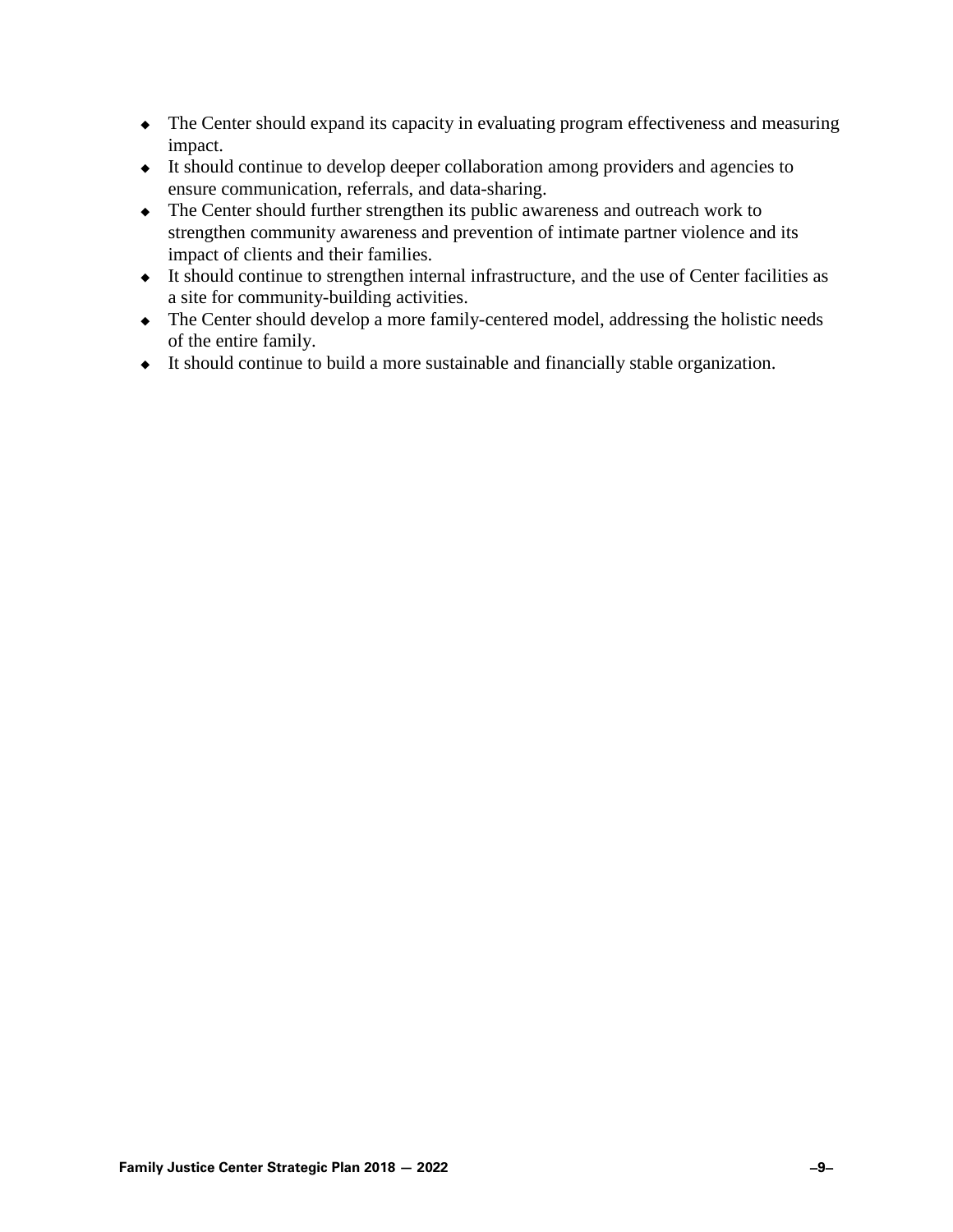## **Strategic Goals & Outcomes**



#### **Overall framework for the Family Justice Center Strategic**

**Plan:** Building and strengthening the ecosystem of services, programs, and support for assisting individuals, families, and children involved in and affected by intimate partner violence.

This framework builds from the mission, vision and values of the Center, and answers these key questions: What is the change we are trying to create? And how does our change orientation align with that of our primary stakeholders and other member of the community?



Key stakeholders to effectively address IPV/family violence:

- $\bullet$  Victims, and their children and families that receive services and assistance:
- Community providers and public agencies providing those services and assistance;
- The organized systems and networks of providers that strive to bring coherence and effectiveness to the overall care and support of victims; and
- The community-at large that must increase its awareness of the IPV issue, and build the support and prevention systems for reducing and ending violence.

No one organization can do all these functions; it requires a broad ecosystem of services and support. Given the expanse of the work— from services and programs all the way to systems change, innovative practices, and shifting community culture around violence, the Center should identify and focus on where it can create the greatest impact and change, understand its boundaries and limitations, and identify the key partners and collaborators for advancing the ecosystem.

For this strategic plan, the Center should its select areas of change, and prioritize work within the ecosystem in relation to the contributions of other organizations, agencies, and advocates.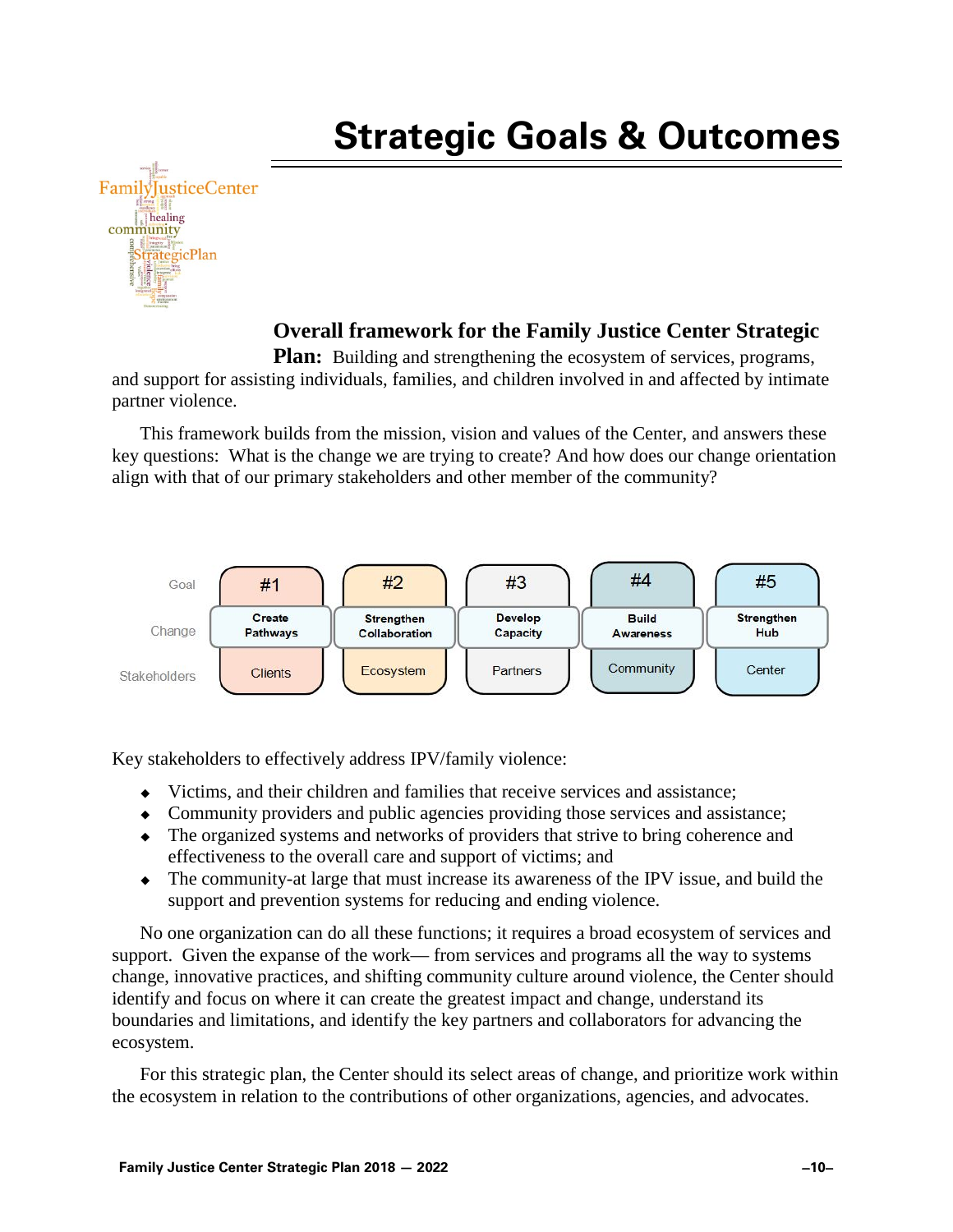The Center's pivotal role within this ecosystem should be coordination and collaborativebuilding — ensuring the greatest level of synergy among the partners, allies, and stakeholders and creating seamless support for IPV victims and their families.

#### **Goal 1: Create pathways for clients and families from crisis-support to long-term safety.**

**Rationale**. Family Justice partners and allied community providers deliver a broad spectrum of services and support for victims, their children, and families. The Center itself also provides limited direct services (Navigation) and assistance to victimclients and community members. To maximize its impact, the Center should prioritize those programs and services that explicitly empower victim and community members to connect with and engage in work to reduce violence, and advocate for programs, activities, and policies that can prevent violence. The Center should also capitalize on the interconnections it creates, relationships created among providers, flexibility and customization of services in order to attract new partners and services to meet the individual needs of clients.

#### **Goal 2: Strengthen ecosystem collaboration, leveraging the collective contributions and strengths of Family Justice partners and stakeholders.**

**Rationale**. If developing the capacity and relationships among network partners and providers is a first step in creating a more effective ecosystem, the next, critical step is building a stronger, more structured collaborative. Such a collaborative — multidisciplinary, multi-sector, joining public agencies, community providers, and community members, is clearly a long-term aspiration fraught with tremendous political and organizational challenges. The Center should prioritize the building of a stronger collaborative network that extends beyond co-located services and more efficient coordination and partnerships in services and program. Collaboration should also include shared values and planning, coordinated implementation strategies and data-sharing, and a common policy/advocacy agenda.

#### **Goal 3: Develop the capacity of Family Justice partners and other service providers to best serve clients and families.**

**Rationale**. The overall effectiveness of the ecosystem depends on the strength and capacity of the public agencies and community providers to deliver assistance and support from a family-centered perspective. The Center can ensure this effectiveness by prioritizing the strengthening of partners and providers. Building long-term capacity and promoting shared experiences, resources, and best practices will lead to stronger networking and collaboration.

#### **Goal 4: Build greater community awareness and understanding of strategies to reduce and prevent IPV.**

**Rationale**. Long-term changes to community norms and acceptance of violence, and awareness of services and programs to assist victims, etc. all depend on policy advocacy, education, cultural shifts, and improved interaction and partnership of public and community systems for violence assistance and prevention. This does not happen on its own, and without leadership. The Center should prioritize work that fosters change with the community-at-large to create broader community prevention.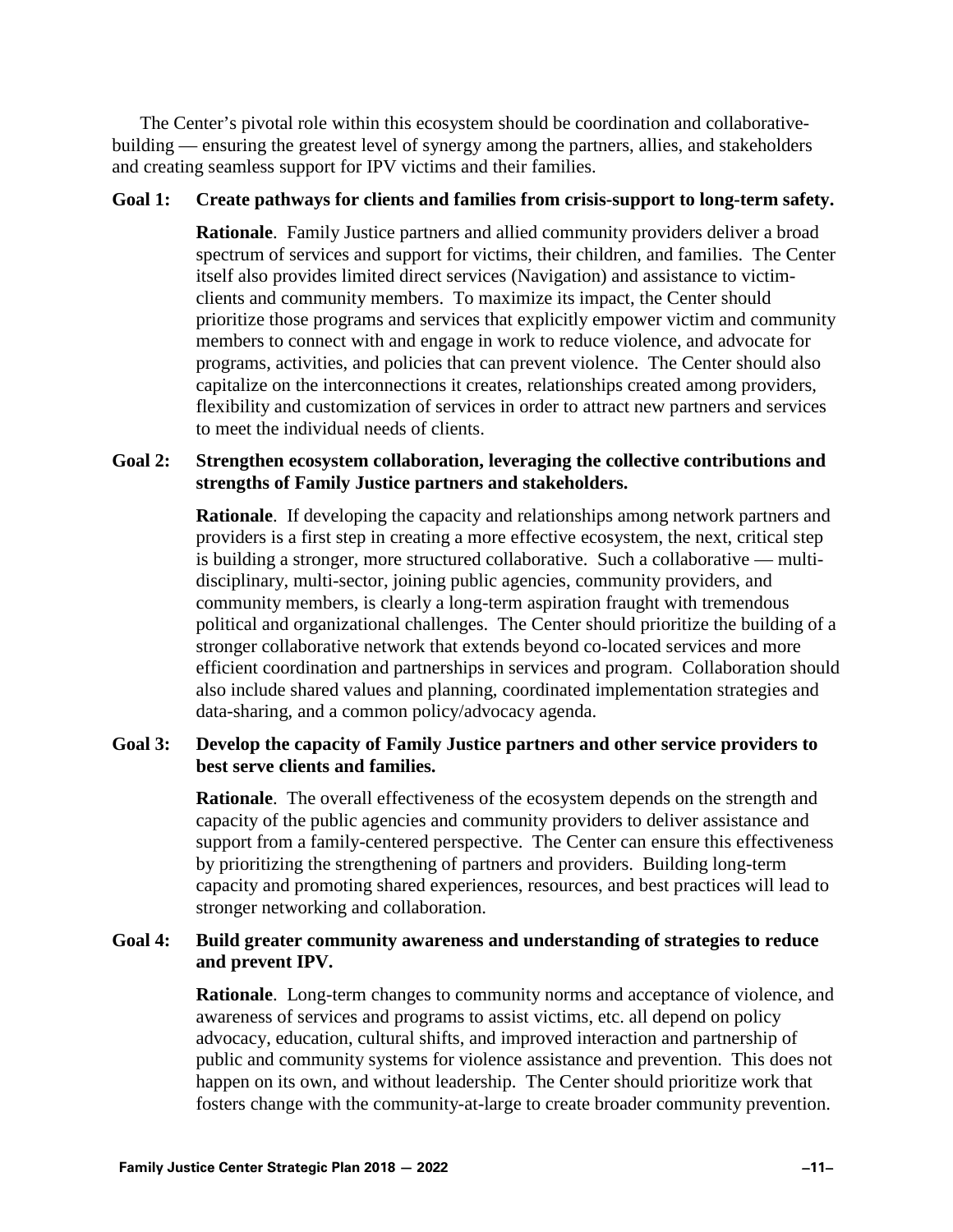#### **Goal 5: Strengthen Family Justice as a collaborative hub for the ecosystem.**

**Rationale**. The ability of the Center to provide this wide spectrum of organizational services and support depends on its own capacity-building focus. There should be a concerted effort to grow the type of capacity needed to lead a multisystem collaborative, including contributing leadership and expertise regarding the intersection between different forms of interpersonal violence, and remaining neutral on polarizing issues. The Center should prioritize building the specific roles and functions of a hub organization, in order to provide collaborative leadership, vision, and coordination. It can adapt collaborative approaches from collective impact hub models, and deliberately build a more all-sided model over time. (See Appendices, Collaborative Hubs.)

The proposed Family Justice strategic planning goals create an expansive program for the next five years. The secret to the implementation of such an ambitious strategic plan will be having clear agreements and commitments to specific outcomes (desired five-year changes) for each of the goals.

From these outcomes, Center Staff and Board will be able to prioritize the set of strategies that can meet those goals and outcomes, and measure its progress toward the fulfillment of the strategic plan.

The following sections provide a model for:

- Affirming strategic goals;
- Determining outcomes for each goal;
- Proposing and prioritizing strategies;
- Developing measures and indicators of progress; and
- Coordinating and reporting progress on the strategic plan.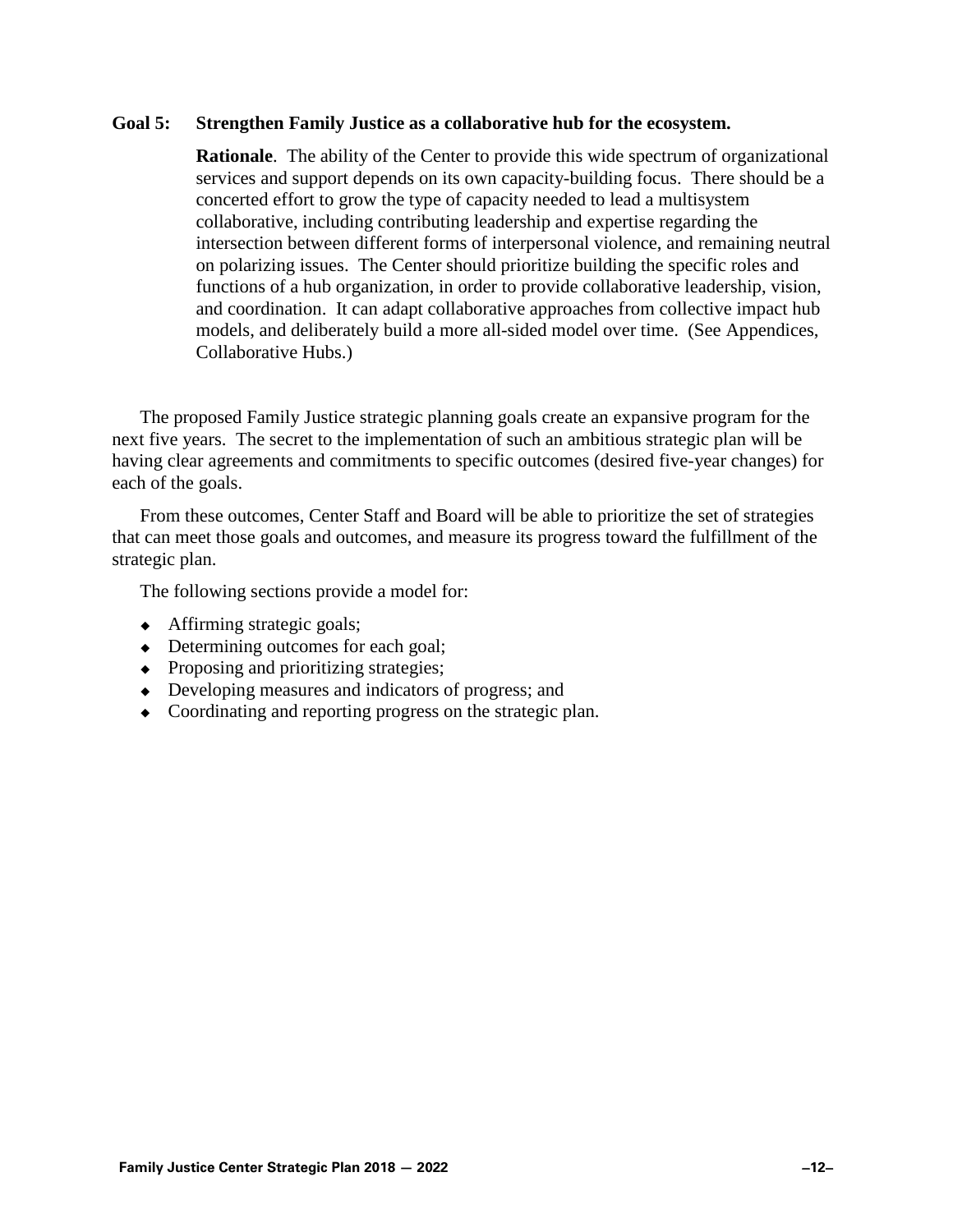### **Family Justice Center Strategic Plan 2018 — 2022**

| <b>Strategic Goals</b> |                                                                                                                                                                   | <b>Possible Outcomes</b>                                                                                                                                                                                                                                                                                                                                                                                                                                | <b>Examples of Strategies</b>                                                                                                                                                                                                                                                                                                                                                                                                                                                                                                                                                                                                       |
|------------------------|-------------------------------------------------------------------------------------------------------------------------------------------------------------------|---------------------------------------------------------------------------------------------------------------------------------------------------------------------------------------------------------------------------------------------------------------------------------------------------------------------------------------------------------------------------------------------------------------------------------------------------------|-------------------------------------------------------------------------------------------------------------------------------------------------------------------------------------------------------------------------------------------------------------------------------------------------------------------------------------------------------------------------------------------------------------------------------------------------------------------------------------------------------------------------------------------------------------------------------------------------------------------------------------|
|                        |                                                                                                                                                                   | (Desired changes in behavior, actions,                                                                                                                                                                                                                                                                                                                                                                                                                  | (Set of actions used to achieve                                                                                                                                                                                                                                                                                                                                                                                                                                                                                                                                                                                                     |
|                        |                                                                                                                                                                   | and relationships of key stakeholders                                                                                                                                                                                                                                                                                                                                                                                                                   | the goals and outcomes)                                                                                                                                                                                                                                                                                                                                                                                                                                                                                                                                                                                                             |
|                        |                                                                                                                                                                   | over the next 5 years.)                                                                                                                                                                                                                                                                                                                                                                                                                                 |                                                                                                                                                                                                                                                                                                                                                                                                                                                                                                                                                                                                                                     |
| 1.                     | <b>Create pathways for clients</b><br>and families from crisis-<br>support to long-term safety.                                                                   | Established pathways from crisis support to long term<br>a.<br>safety.<br>Increased utilization by clients of services and<br>b.<br>programs.<br>Community engagement and leadership in policy<br>$c_{\cdot}$<br>advocacy and organizing work.                                                                                                                                                                                                          | Bring more long-term safety programs (e.g., family resiliency<br>$\bullet$<br>and wellness programs) and increased connection to long term<br>safety programs<br>Keep partners and bring new partners; and have more case<br>$\bullet$<br>managers.<br>Support community fellowship, Project Connect, affinity circles<br>$\bullet$<br>and other community advocacy opportunities.                                                                                                                                                                                                                                                  |
| 2.                     | <b>Strengthen ecosystem</b><br>collaboration, leveraging the<br>collective contributions and<br>strengths of Family Justice<br>partners and stakeholders.         | Build organization-to-organization relationships based<br>a.<br>on trust and sense of community.<br>Shared values, principles, and strategies for better<br>b.<br>serving clients, including whole family support<br>approaches and flexibility in order to adjust to<br>changing client needs and environment.<br>Stronger leadership from all partners.<br>$\mathbf{c}$ .<br>Aligned programs, services and joint programs and<br>d.<br>new services. | Build shared communication and information sharing processes<br>$\blacklozenge$<br>and structures.<br>Support joint strategies and programs that enhance<br>٠<br>collaboration.<br>Develop strategies for models for evaluating collective<br>$\bullet$<br>outcomes (e.g., network report card) and measures for success.<br>Develop collaborative leadership capacity.<br>$\bullet$<br>Develop clearer collaborative network membership conditions<br>(benefits and responsibilities and degree to which partners<br>engage and participate).<br>Develop functioning conflict resolution process with buy-in<br>from all partners. |
| 3.<br>4.               | Develop the capacity of<br><b>Family Justice partners and</b><br>other service providers to<br>best serve clients and families.<br><b>Build greater community</b> | Enhanced knowledge, skills and capacities to address<br>a.<br>IPV, including the needs of the whole family, harder-<br>to-reach populations and innovations.<br>Stronger working relationships among partners,<br>b.<br>including shared information, communication, and<br>referrals, and space (meeting location and destination<br>to pathways of service.<br>Greater community understanding of the IPV issues                                      | Foster communication, coordination and referrals.<br>$\bullet$<br>Support MDT's, Partners Meetings, Family Justice Institute and<br>$\bullet$<br>other training opportunities.<br>Facilitate building relationships and networking opportunities.<br>$\blacklozenge$<br>Create a set of standards for client service.<br>٠<br>Establish initial training protocols and curriculum for partners<br>$\bullet$<br>and staff.<br>Improve branding and communication strategy, including social<br>$\blacklozenge$                                                                                                                       |
|                        | awareness of strategies to                                                                                                                                        | a.                                                                                                                                                                                                                                                                                                                                                                                                                                                      |                                                                                                                                                                                                                                                                                                                                                                                                                                                                                                                                                                                                                                     |
|                        | reduce and prevent IPV.                                                                                                                                           | and increased community awareness of the Family<br>Justice Center.                                                                                                                                                                                                                                                                                                                                                                                      | media plan.<br>Develop customized targeted outreach to diverse groups.<br>$\bullet$                                                                                                                                                                                                                                                                                                                                                                                                                                                                                                                                                 |
| 5.                     | <b>Strengthen Family Justice</b><br>Center as a collaborative hub<br>for the ecosystem.                                                                           | Abundant funding sources.<br>a.<br>Increased internal capacity of staff and board.<br>b.<br>Enhanced capacity to engage partners to undertake<br>c.<br>policy advocacy, community organizing and<br>innovations.<br>Effective communication vehicle for the ecosystem.<br>d.                                                                                                                                                                            | Develop joint funding strategies and opportunities.<br>$\bullet$<br>Support internal capacity development and training.<br>$\bullet$<br>Keeping tab on big picture, national trends, innovations, outside<br>$\bullet$<br>resources. Better media response. Being on top of external<br>issues.<br>Increased data evaluation capacity.                                                                                                                                                                                                                                                                                              |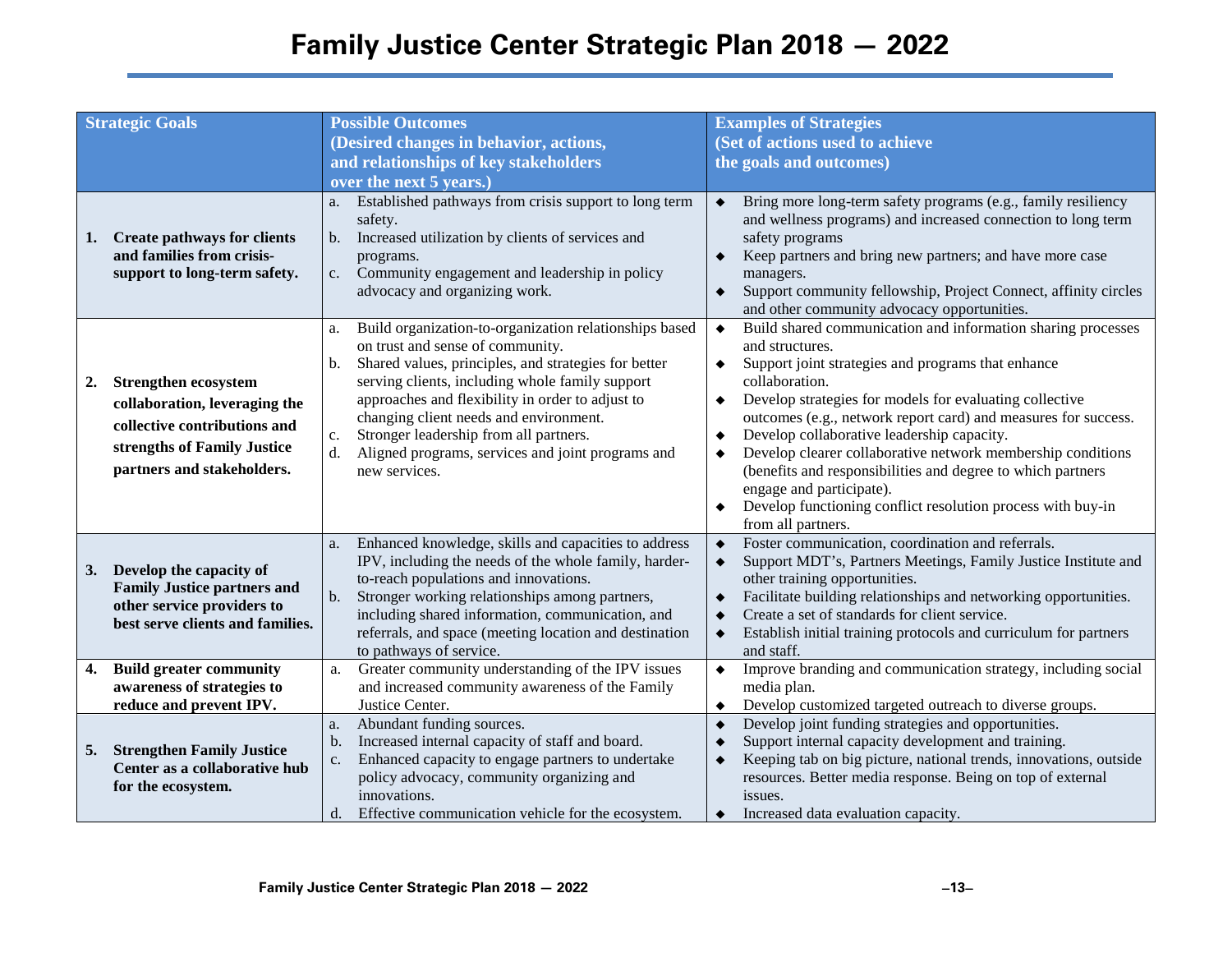

**The Strategic Plan will be a valuable long-range guide** only if

it is also dynamic, flexible, and organic. To ensure the plan's relevance and impact, the entire organization should reflect upon and reaffirm the strategies and goals each year, and reinitiate the process of developing department/program outcomes for the next 12-18 month planning period. This would also be an opportunity to review progress, and make modifications, alterations, and other mid-course corrections to keep the organization on its five-year course.

- The organization should review the strategies and outcomes from the previous planning period, and identify key areas of accomplishments and unfinished business. It should look for alignment between what it has done, and its implementation commitments. If possible, this should be done at the program level and admin/operation, and by the Board.
- The strategic goals should be reviewed and reaffirmed, or modified according to the current context of the organization. Given the previous year's work, the organization should prioritize among the goals for focus and attention.
- $\bullet$  Strategies and outcomes should be developed for the next 12-18 months, taking into account accomplishments and unfinished areas of work, including work in new or emerging areas not part of previous implementation plans.
- The accountability and monitoring processes should be reviewed and affirmed.
- Strategies and outcomes should be tailored at the program level, admin/operations, and the Board, and integrated into the new implementation plan.

As the organization moves through the strategic plan, this evaluation process will become more streamlined and straightforward, with regular reporting under the implementation plan. this could all be accomplished in one half-day planning session.

Evaluating strategies, goals, and outcomes will ensure a relevant strategic plan, and keep the plan high in the organizational consciousness. It will also provide an opportunity for celebration of progress, lifting of the organizational horizon, and recommitment to strategic direction at all levels of the organization.

> *In recognition and memory of Michael J. Wong, 1951-2018.*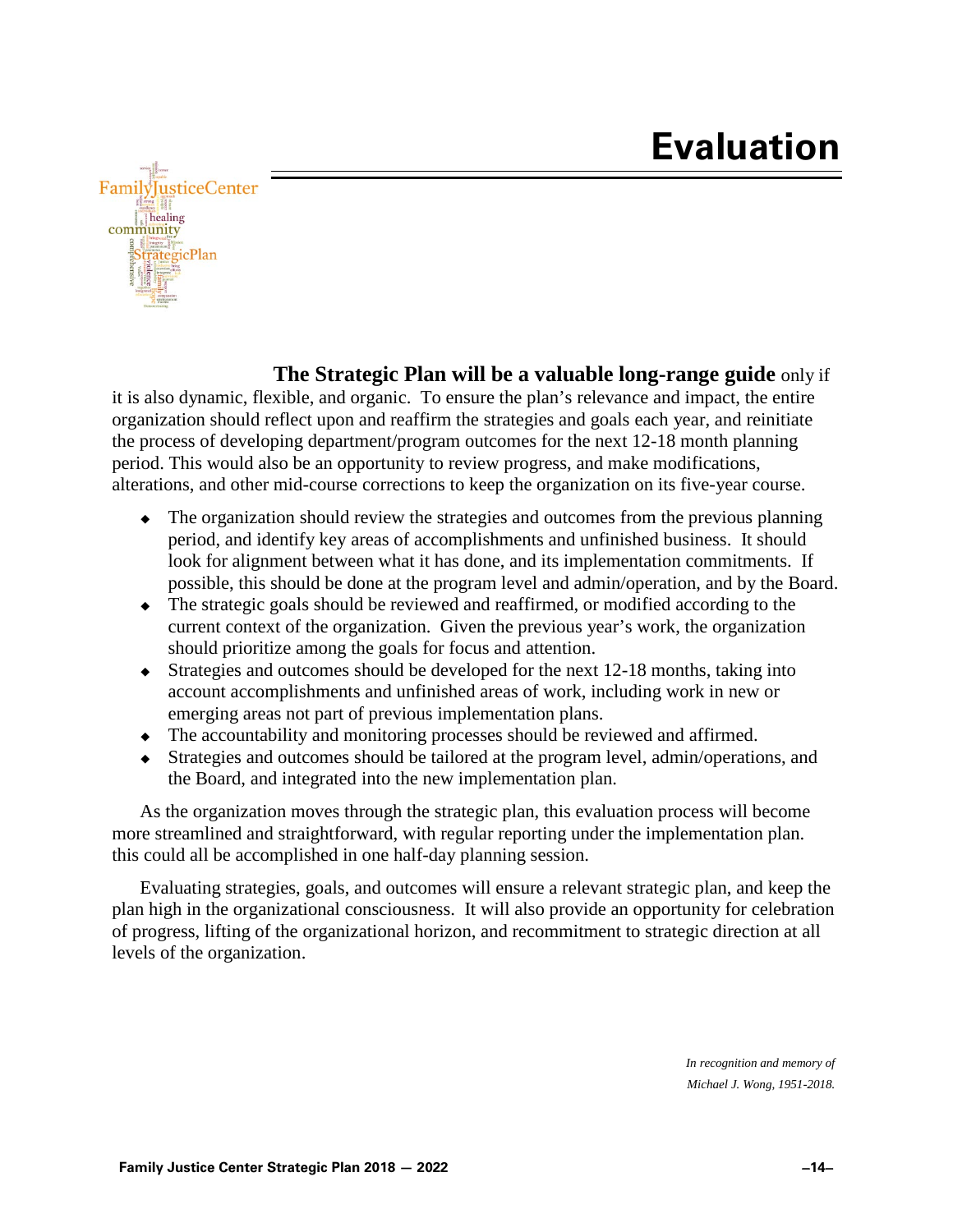# **Appendices**

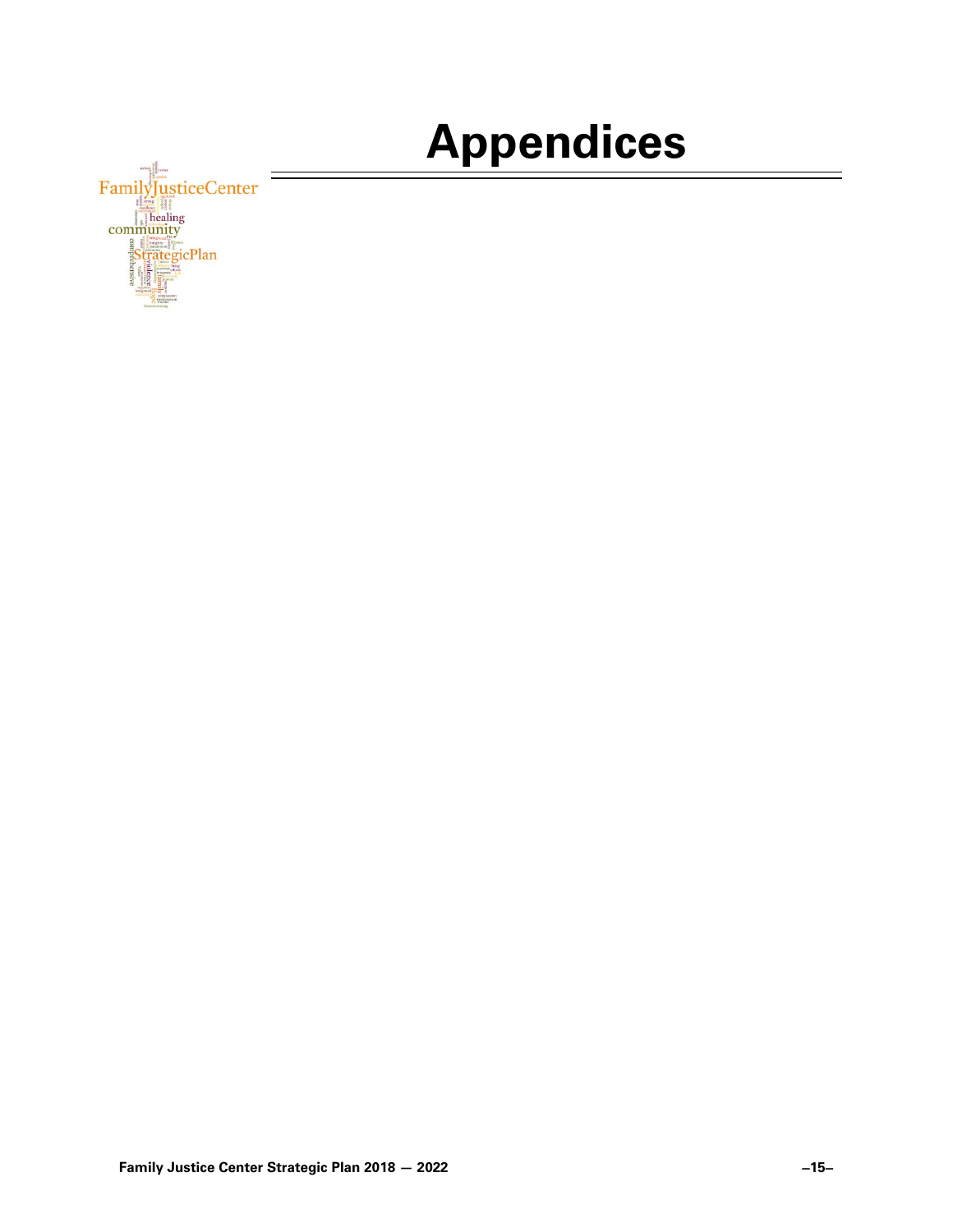

## **Strategic Planning Process Steps**

#### **Strategy Sessions & Discussions**

- Strategy Session 1.0, with Staff.
- FJC Board Strategy Session.
- Community Partners Focus Group.
- Community Fellows Focus Group.
- FJC Strategy Session 2.0, With Staff, Board & Community Partners.

#### **External Scan Interviews**

- Gloria Sandoval, *Executive Director, STAND.*
- Melody Saint-Saens, *Staff Attorney, Bay Area Legal Aid.*
- Robert Uyeki, *CEO, Y&H Soda Foundation.*
- Marissa Tirona, *formerly Director, Blue Shield Against Violence.*
- Kathy Moore, *Executive Director, California Partnership to End Domestic Violence.*
- Nicolas Alexander, *Director, Reentry Success Project.*
- Cherri Allison, Executive Director, Stephen Murphy, Associate Director; Karla Elias-Flores, Navigator Coordinator, *Alameda County Family Justice Center.*

#### **Review Committee, Board of Directors**

- Diane Burgis
- ◆ Ken Carlson
- ◆ Angie Coffee
- Dana Filkowski
- Stephanie Kang
- $\bullet$  Kay Tittle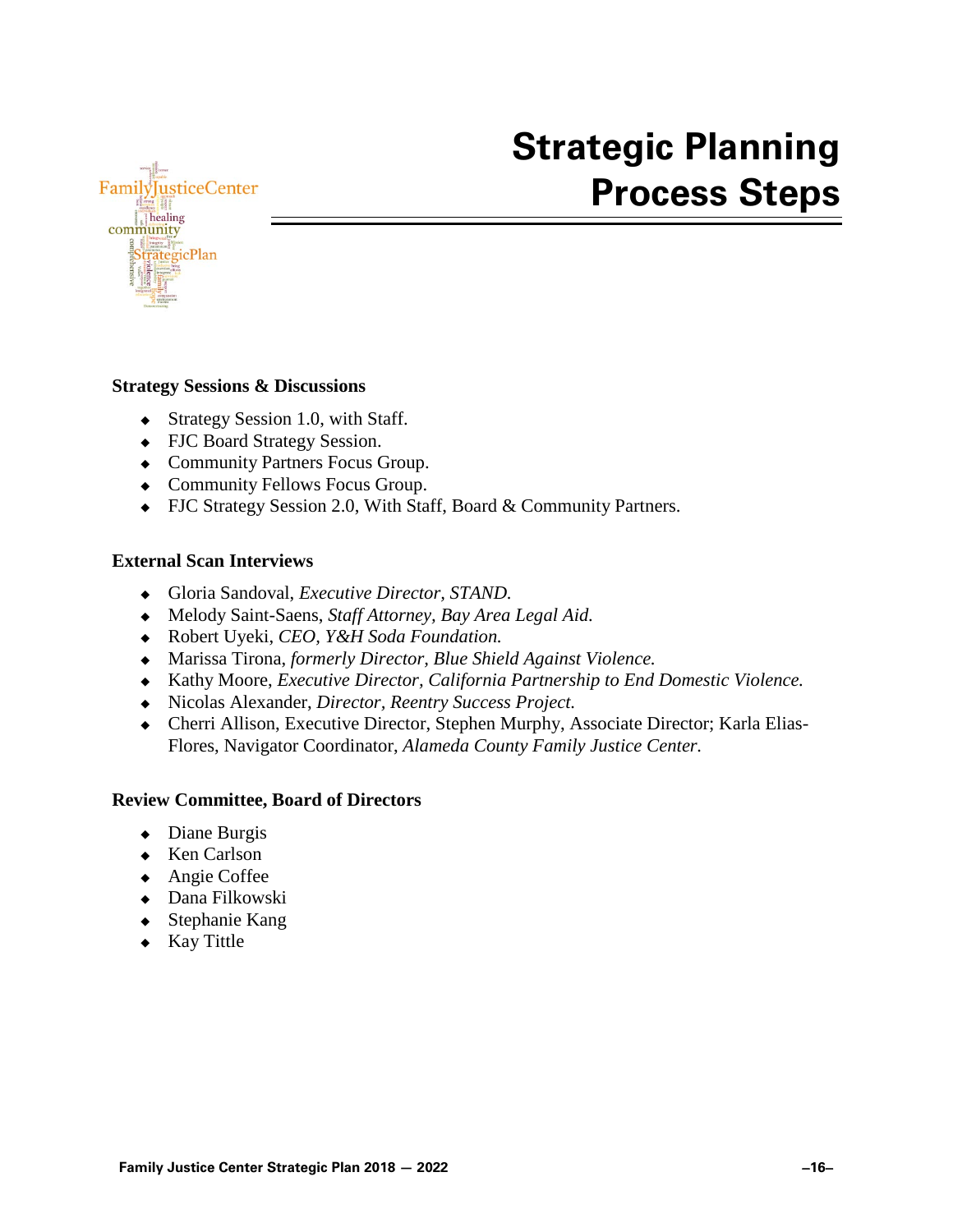## **Collaborative Hubs**



#### **Five Key Conditions for Collective Impact Collaboratives**

- 1. **Shared values, vision, and common agenda**: Partners share a common understanding of the issue and a collective approach to solving it though agreed-upon actions.
- 2. **Shared outcomes and metrics**: Collecting data and metrics consistently across all participants ensures efforts remain aligned and participants hold each other accountable.
- 3. **Mutually reinforcing implementation activities**: Participants activities must be differentiated while still being coordinated though a mutually reinforcing plan of actions.
- 4. **Continuous communication**: Consistent and open communication is needed across the many partners and stakeholders to build trust, understand common motivation, and assure mutual objectives.
- 5. **Backbone support**: Creating and managing collection impact requires a separate organization with staff and a specific set of skills to serve at the backbone for the entire initiative and coordinate participating organizations and agencies.

#### **Roles & Attributes Of Backbone Organizations And Hubs**

- 1. Guide **vision and strategy** of the collaborative.
- 2. Establish **shared outcomes and measures** practices.
- 3. Support **aligned activities**.
- 4. Build **public will** through external communication and community awareness.
- 5. Advance **policy and advocacy** agendas to include more community voices.
- 6. Mobilize **funding support** for the collaborative.

Additionally, the general roles of effective collaborative management:

- 7. **Coordination**.
- 8. **Decision-making**.
- 9. **Accountability**.
- 10. **Communication**: internal and external.